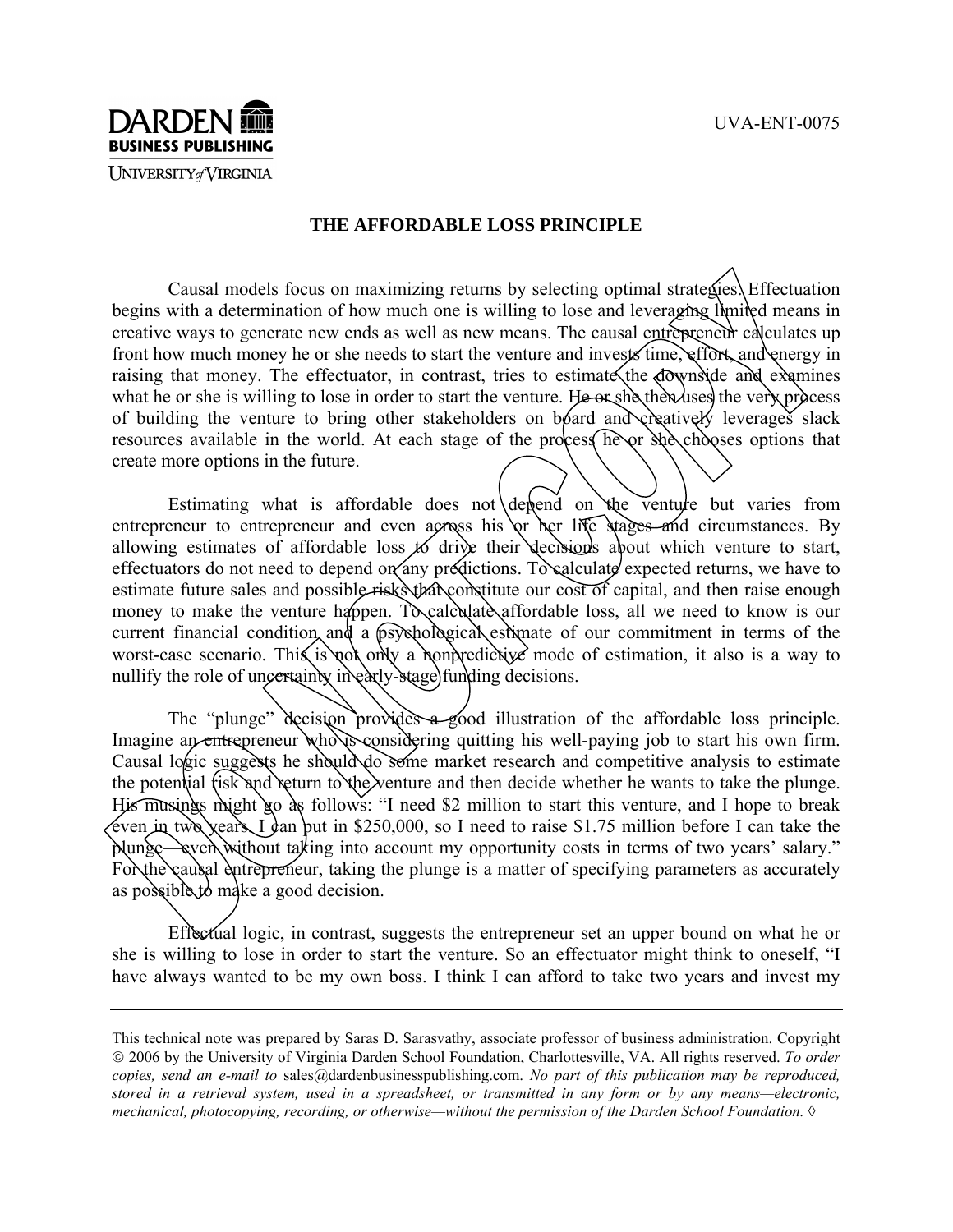\$250,000 to try this out. In the worst-case scenario, I will lose the money and will be back in the job market in two years. But if I don't do it now (I am almost 40 and my kids are off to college soon), when will I ever do it?" For the effectual entrepreneur, taking the plunge involves *designing* a venture using what he or she has, and what others may eventually bring to the table. This may or may not include additional funding of \$1.75 million.

Notice that in the causal case, all the information is about things that are  $f(x)$  the moment outside the decision-maker's control and are almost entirely dependent  $\delta$ . The effect to be created. In the effectual case, the information is about the entrepreneur's own life, current commitments and aspirations, involving trade-offs between subjective risks and values, over which some control can be asserted. This can work, of course, only if the entrepreneur is willing to adapt the shape and thrust of the venture (i.e., the effect) to the extent and intensity of  $\hat{R}$  is or her commitment rather than to some "opportunity" determined exogenously by a "market." In other words, the entrepreneur's effects have to adapt to his or her means, and not vice versa.

The affordable loss principle also dictates that  $\epsilon$  for example of example ways to bring their idea to market within the means they can assemble. This usually necessitates taking on outside stakeholders, who themselves may or may not use the affordable loss principle in committing resources to the budding  $\chi$  enture. The affordable loss principle is evident in the cognitive processes used by expert entrepreneurs. In general, they either prefer the cheapest alternative or came up with creative ways of doing things at no cost to themselves. Furthermore, they explicitly see themselves as financially risk-averse and cost-conscious. To quote just one example:

I'll start with cheap—make sure U cover my cost and don't have to take huge risks. One thing I'm sure about [based on] my experience: Never take any risk if you can help it. It is just the opposite of what most people think about entrepreneurs.

Entrepreneurs generally accept some amount of risk as inevitable in any and all situations. This allows them to enter the game without overthinking the odds and makes them appear risk-loving. Yet they are unwilling to wager on expectations of high returns or on their own ability to predict and sidestep downside potential. This means they play the game very conservatively, and hence appear risk-averse. There is independent evidence for this. See Miner and Raju (2004), published in the *Journal of Applied Psychology* for a meta-analysis of 14 studies  $\delta$  the subject<sup>1</sup>. Perhaps the most spectacular evidence for the curious combination of

 <sup>1</sup> <sup>1</sup> J.B. Miner and N.S. Raju, "When science divests itself of its conservative stance: the case of risk propensity differences between entrepreneurs and managers," *Journal of Applied Psychology,* 2004, **89**(1): 14–21. Also, in an earlier study comparing how entrepreneurs and bankers perceive and manage risk, I found that entrepreneurs sought out options with lower predicted variance and lower predicted returns than bankers who picked projects with high predicted returns believing that they could control the downside through a variety of analytical and predictive strategies (Sarasvathy, Simon, and Lave, 1998, published in the *Journal of Economic Behavior and Organization*). Thereafter entrepreneurs came up with more ways of increasing returns at any given level of risk than bankers who merely accepted predictions of potential return.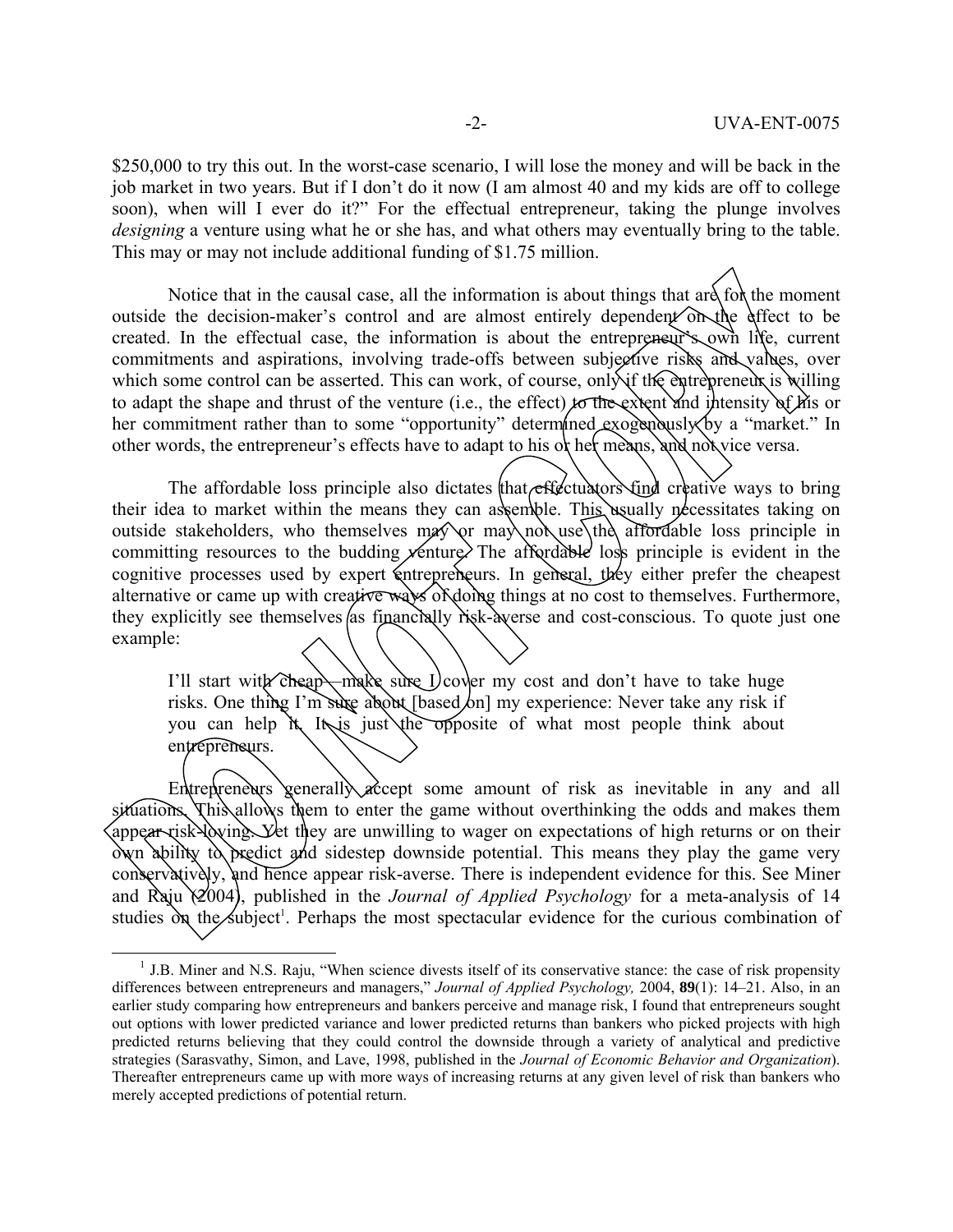acceptance of the downside in tandem with the refusal to wager on expected return comes from Tom Fatjo's autobiography.

Fatjo was an accountant in Houston when a meeting in his subdivision challenged him to take up the garbage collection problem the community was facing. In 1970, he borrowed \$7,000 for his first truck. Every day, Fatjo woke up at 4 a.m. to collect garbage for two hours before changing into a suit to go to work in his accounting office. This went on for more than a year before he let go of the security blanket of a white-collar profession to  $\phi$  found the waste management giant Browning Ferris. Of course, when he made the decision to take the entrepreneurial plunge, he did not know he would end up building a billion-dollar enterprise. Here is how he describes his moment of decision:

Within a week I was almost frantic. My food wouldn't seem to digest, and I had a big knot in my chest. When I was doing one thing,  $\Lambda$ thought of two others which had to be done that same day.

The pressure just kept building. Even though it was cold, my body was damp from continuous perspiration. Since so much of what I was doing in the accounting firm had to be done by the end of the tax year and involved important decisions with key clients, I needed to spend time thinking through problems and consulting with them as they made decisions. I was caught in a triangle of pressing demands, and  $\int$  felt my throat constricting as if there were wires around my neck.

That night  $I\lll$  as exhausted, but  $I$  couldn't sleep. As I stared at the ceiling, I fantasized all our trucks breaking down at the same time. I was trying to push each of them myself in order to get them going. My heart began beating faster in the darkness and my body was chilled. The horrible thought that we might fail almost paralyzed me.

I wanted to quit and run away. I was scared to death, very lonely, sick of the whole deal. As hard as I tried to think about my life and what was important to me, my mind was just a confused mass of muddled images... I remembered committing myself to make it in the garbage business—"Whatever it takes!" I lay back on my pillow and felt a deep sigh within myself. "Good Lord, so this is what it takes,<sup> $\chi$ </sup> I thought, then rolled over and got some restless sleep.<sup>2</sup>

We can of course explain this "choice" in terms of risk preference, or the escalation of commitment bias, or merely the blind groping of a chaotic emotional reaction to stress. Given that Fatjo did indeed leave the accounting firm and start the garbage firm, it seems to me that none of the above applies. Furthermore, he was not basing his decision on a calculation of expected return, nor did he have the goal clarity of a visionary. Fatjo was simply coming to terms

 $\frac{1}{2}$ Fatjo, T. *With No Fear of Failure* (Nashville, TN: W Publishing Group, 1981).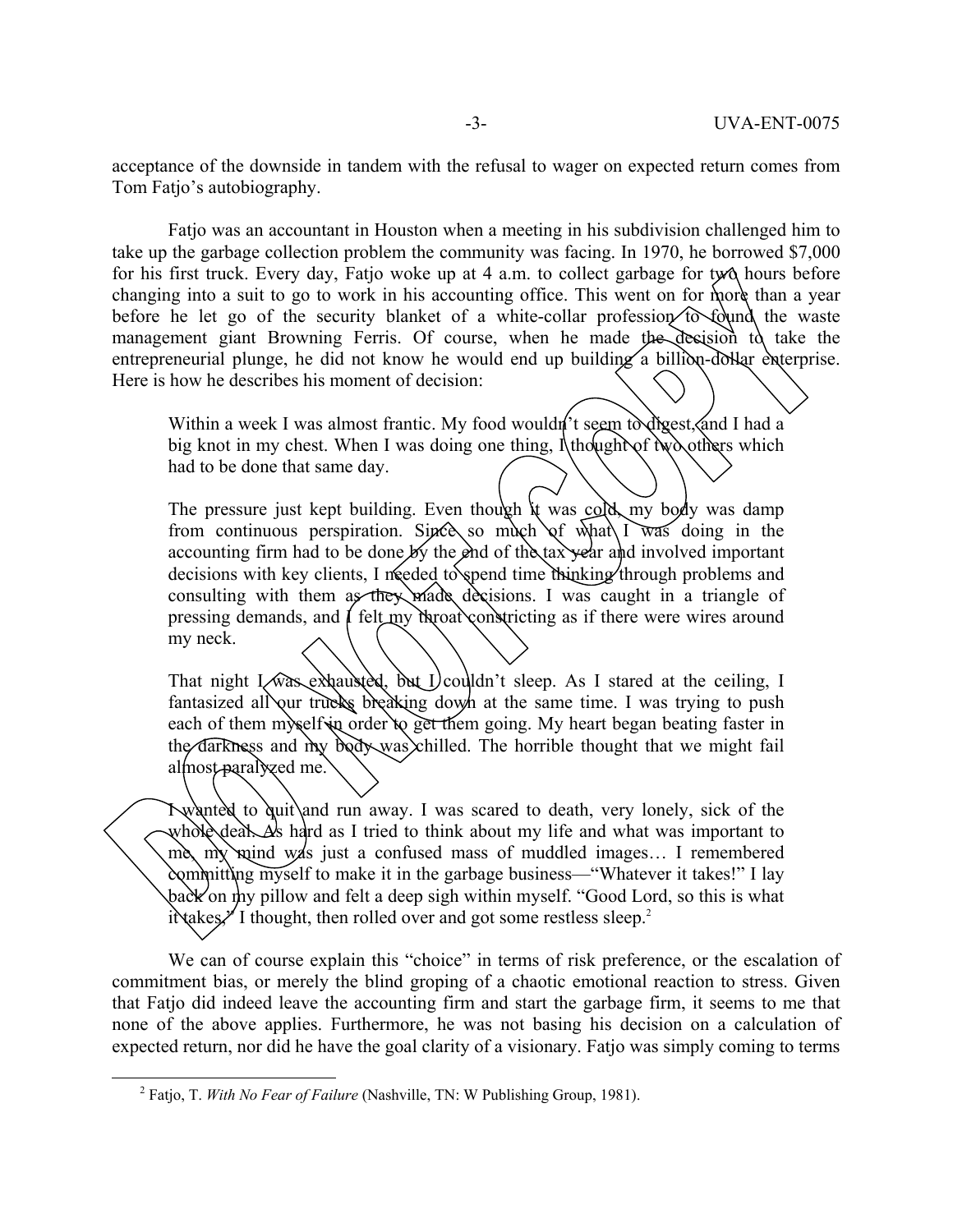with the worst-case scenario and committing to the project nonetheless. His decision embodies the principle of affordable loss.

At first glance it is easy to confuse the affordable loss principle with min–max analysis or real options logic. Both real options and min–max are useful decision tools under uncertainty. Furthermore, as I will show in the ensuing paragraphs, the affordable loss principle is useful in both types of analyses. But the use of the affordable loss principle in effectuation differs from its use in real options and min–max in two ways: in the content of the information required to make the decision and in terms of the assumptions underlying the structure of the decision problem. In sum:

- Calculating affordable loss within an effectual logic does not require computing outcome and preference probabilities.
- Also, unlike a decision tree structure implicit in  $min\{max\}$  real options analyses, affordable loss logic can accommodate a géneralized semilattice structure that includes overlapping decision alternatives.<sup>3</sup>

Let us examine the plunge decision using each of these three types of analyses in turn.

# **Classic decision tree**

**Figure 1a** represents the plange decision as a classic decision tree.<sup>4</sup> The entrepreneur is faced with the choice of staying in his current job with outcome *S* representing the net present value (NPV) of his steady stream of income from the job, or starting a new venture with *I* representing the level of investment required. There is a probability of success  $p$  to achieve the best consequence of a return  $\hat{R}$  on investment *I* and a probability of  $q = 1 - p$  for the worst outcome of venture failure. There are three assumptions embedded in this decision tree that are also carried over to the real options and min-max analyses:

1. The possible outcomes *S*, Return of *R*, Investment of *I,* and so on. are enumerable and predictable.

The outcomes are independent of each other—that is, they are nonoverlapping.

The list, probabilities, and magnitudes of outcomes are not endogenous to the decisionmaker's *i*nitiatives.

 $\frac{1}{3}$ <sup>3</sup> Both tree and semilattice are structures of mathematical sets used to model how collections of small sets make up a larger complex system. A collection of sets forms a semilattice if and only if, when two overlapping sets belong to the collection, the set of elements common to both also belongs to the collection. A collection of sets forms a tree if and only if, for any two sets that belong to the collection, either one is wholly contained in the other, or else they are wholly disjoint. A tree, therefore, is a semilattice that does not contain overlapping sets.

<sup>4</sup> In **Figure 1a–d**, I have used the graphical notation of R.D. Behn and J.W. Vaupel, *Quick Analysis for Busy Decision Makers* (New York: Basic Books, 1982) to illustrate the four types of analyses of the plunge decision.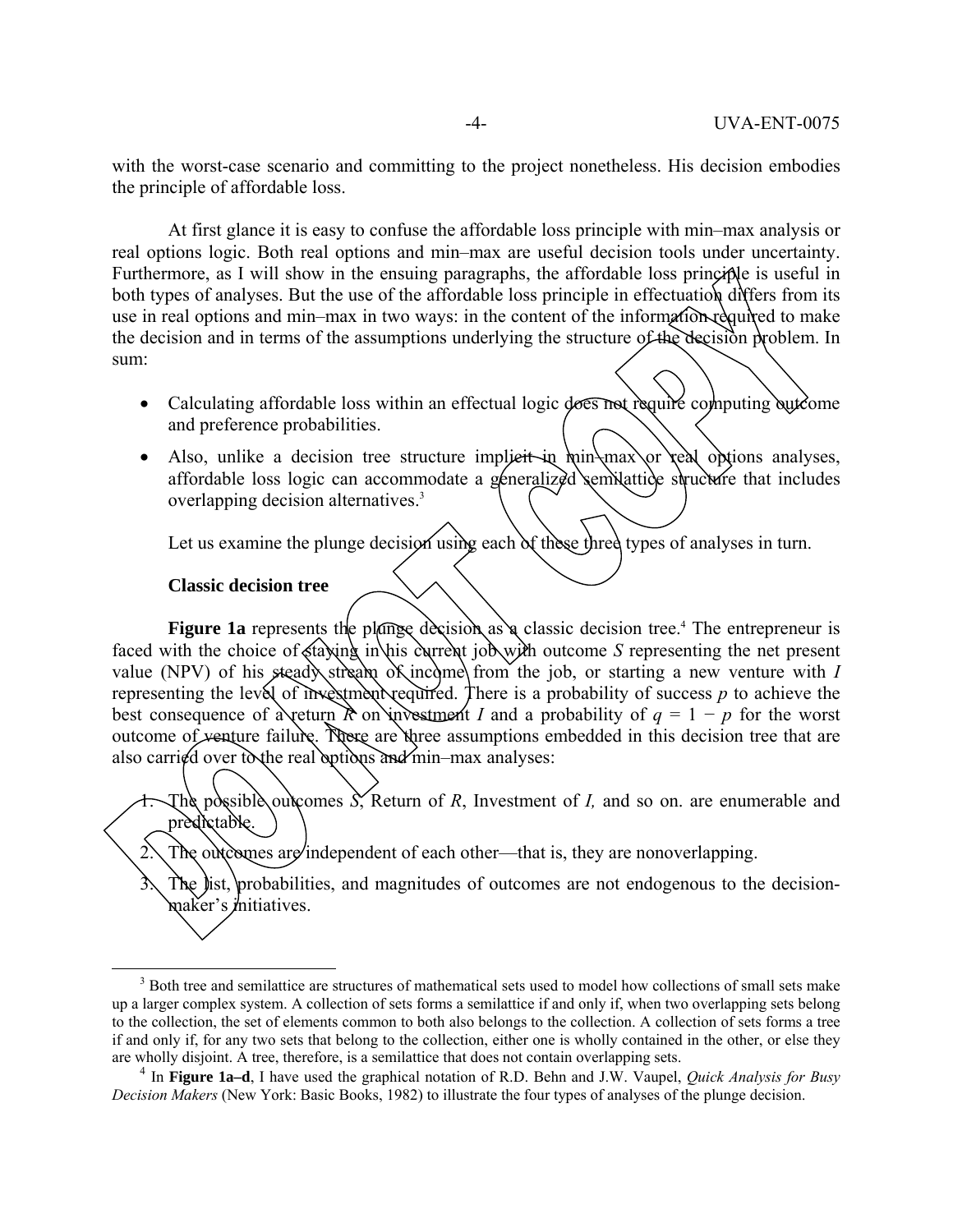In the effectual case, none of these assumptions is necessary. Instead, the outcomes to effectuation need not be enumerable, may be overlapping, and are for the most part endogenous to the effectual process. But even in the classic decision tree analysis where these assumptions hold, the affordable loss principle is useful. The decision tree recommends taking the plunge only if the expected value of return to the new venture  $pR - qI > S$ . Affordable loss can add to the analysis by suggesting a maximum limit on  $I$ , thereby limiting the loss in the worst-case scenario.

### **Real options logic**

Recent research in management has focused on real options logic as an alternative to the classic decision tree above<sup>5</sup> (McGrath, 1997). Real options logic involves breaking up an investment into stages so that the entrepreneur also has the option to abandon the project at the end of each stage. This is represented in Figure 1b as a series of investments *Ii*. In other words, in the real options case, the decision depends mostly on  $\overline{R}$  and  $\overline{S}$ , with *I* being reduced in relevance. Affordable loss continues to be useful in this case in determining limits  $\phi$  what  $\check{\gamma}$  should be.

Real options logic has come under considerable criticism precisely because it ignores the possibilities offered by a more "effectual" (in my lingo, not in those of the critics quoted below) approach:

A prominent characteristic of strategically interesting settings is that, having made an initial investment, firms can actively engage in follow-on activities that can influence outcomes and identify new possible actions and goals. While in established real options theory there is recognition that the option to make or forego follow-on investments is a source of value and that prior stage-setting investments may be a precondition for the exercise of these options, there is an assumption that the nature and quality of options are independent of the firms' interim activities. The implicit imagery is of a firm "buying a ticket" to engage in some pre-specified opportunity set, thus ignoring the potential for the firm to mold and enhance initiatives, learn about new opportunities, and discover new possible initiatives not conceived of at the time of the initial investment <sup>6</sup>

In contrast, an effectual use of the affordable loss principle is drenched with the possibility that entrepreneurs can mold, shape, transform and reconstitute current realities,  $inclusion$  limited resources, into new opportunities.

 <sup>5</sup> McGrath, R.G. 1997. A real options logic for initiating technology positioning investments. *Academy of Management Review*, 22(4): 974–96.

<sup>&</sup>lt;sup>6</sup> Adner, R. and Levinthal, D.A. 2004. What is not a real option: considering boundaries for the application of real options to business strategy. *The Academy of Management Review*, 29(1): 74–85.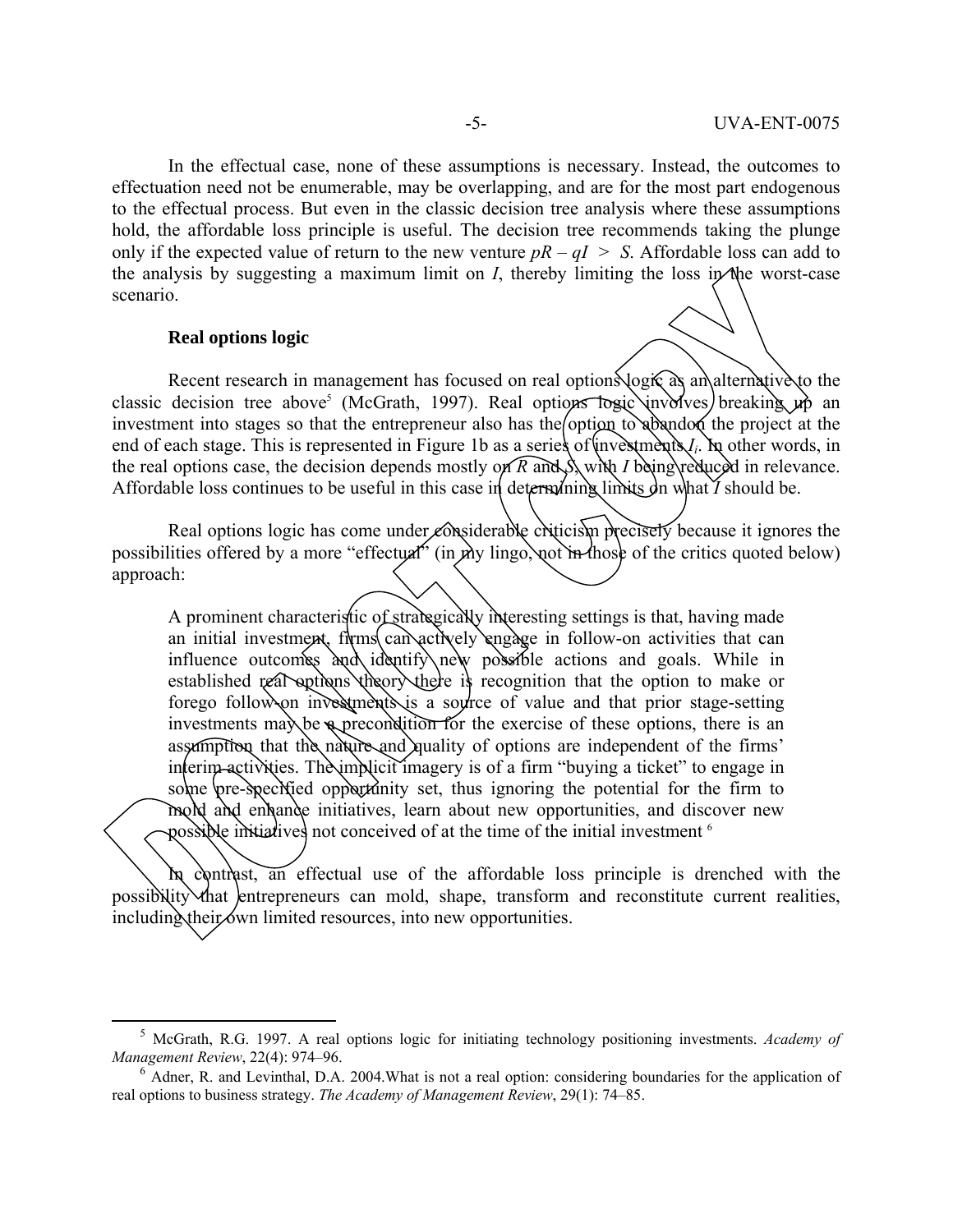## **Min–max logic**

In the two types of analyses so far, we have assumed that the choice is between staying in a job and starting a new venture. But once the entrepreneur has decided to take the plunge, he or she may still have to select among multiple ventures. Here a min–max logic is relevant. Even in this case, however, affordable loss is a useful principle. As shown in Figure  $1e^{\lambda}$  the min–max decision depends only on  $R$ , because  $S$  has been removed from consideration and  $I$  has been selected through the affordable loss principle. But it still requires reliable predictions about future returns, whereas in the effectual case such predictions are unnecessary. Note that my argument does not eliminate or reduce the relevance of the motivating power of upside potential, only the necessity of calculating accurate predictions of it. Instead the entrepreneur's overall belief that success is likely to bring substantial, even if  $\pi$ specified, gains (financial and otherwise), provides a sufficient condition for taking effectual action.

#### **Effectuation—When decision is not a tree7**

In all three cases above, we have not considered the opportunity costs of *not* starting a new venture. The opportunity cost of starting a venture is very clear—it is equal to *S* or some function of  $f(S)$ . But the opportunity cost of not starting a venture—that is, the cost of staying in the current job—has been taken to be zero in all three causal analyses of the plunge decision. Effectuation, in contrast, explicitly takes into account the fact that there are opportunity costs  $f(R)$  (as **Figure 1d** illustrates) to not starting the venture. Given that effectual outcomes are uncertain in a Knightian sense, these opportunity costs may be arbitrarily high. Also, in the effectual case, investment in the new venture does not depend on the venture. It is instead a function of the entrepreneur's current income and wealth, represented as a function of *S* in Figure 1d. In other words, effectuation argues that the plunge decision cannot be drawn as a tree; it is better modeled as an overlapping semilattice.

Affordable loss can be used to reduce risk in all four settings by focusing on controlling downside scenarios and finding ways to reach the market with a minimum expenditure of such resources as time, effort, and money. In an effectual setting, it makes uncertainty irrelevant to the entrepreneur who creatively finds ways to get to market through existing slack in the world and investments from a variety of stakeholders. Expert entrepreneurs have mastered the affordable loss, principle and are able to translate it into the zero-resources-to-market principle. Furthermore, instead of combining the affordable loss principle with computations of expected

**Distinguishing Characteristic:**  Imagining possible new ends using a given set of means

return to determine which particular new venture to start, as do analyses using causal trees, effectuation combines affordable loss with self-selected stakeholders and their ability to mold and construct new opportunities as primary criteria for choosing among new ventures.

 $<sup>7</sup>$  The inspiration for this section derives from C. Alexander, "The City Is not a Tree." In J. Thackara (ed.),</sup> *Design After Modernism: Beyond the Object* (London: Thames and Hudson, 1988), pp. 67–84.